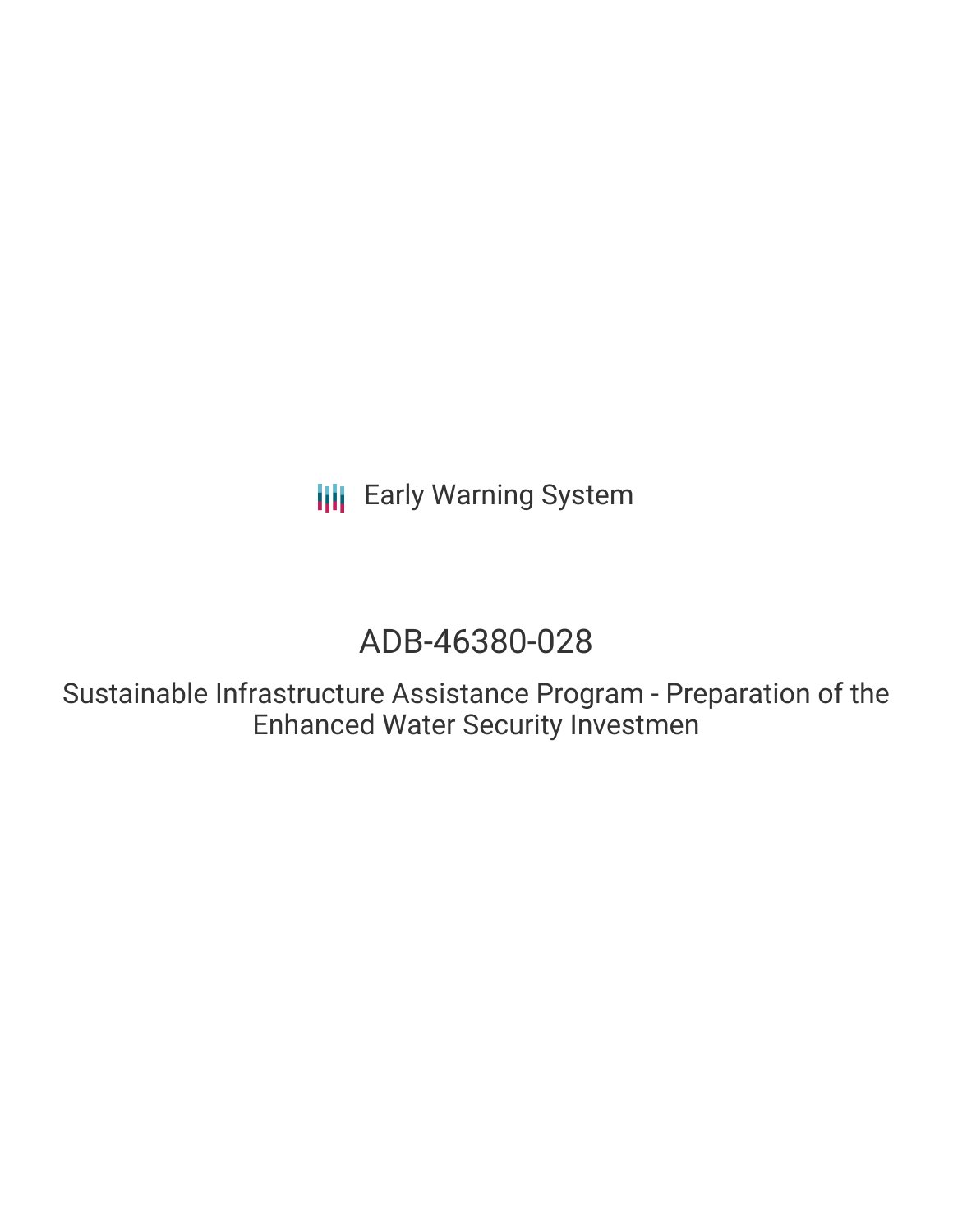

#### **Quick Facts**

| <b>Countries</b>               | Indonesia                                         |
|--------------------------------|---------------------------------------------------|
| <b>Financial Institutions</b>  | Asian Development Bank (ADB)                      |
| <b>Status</b>                  | Active                                            |
| <b>Bank Risk Rating</b>        | U                                                 |
| <b>Voting Date</b>             | 2018-03-14                                        |
| <b>Borrower</b>                | Republic of Indonesia                             |
| <b>Sectors</b>                 | Agriculture and Forestry, Climate and Environment |
| <b>Investment Type(s)</b>      | <b>Advisory Services</b>                          |
| <b>Investment Amount (USD)</b> | \$1.00 million                                    |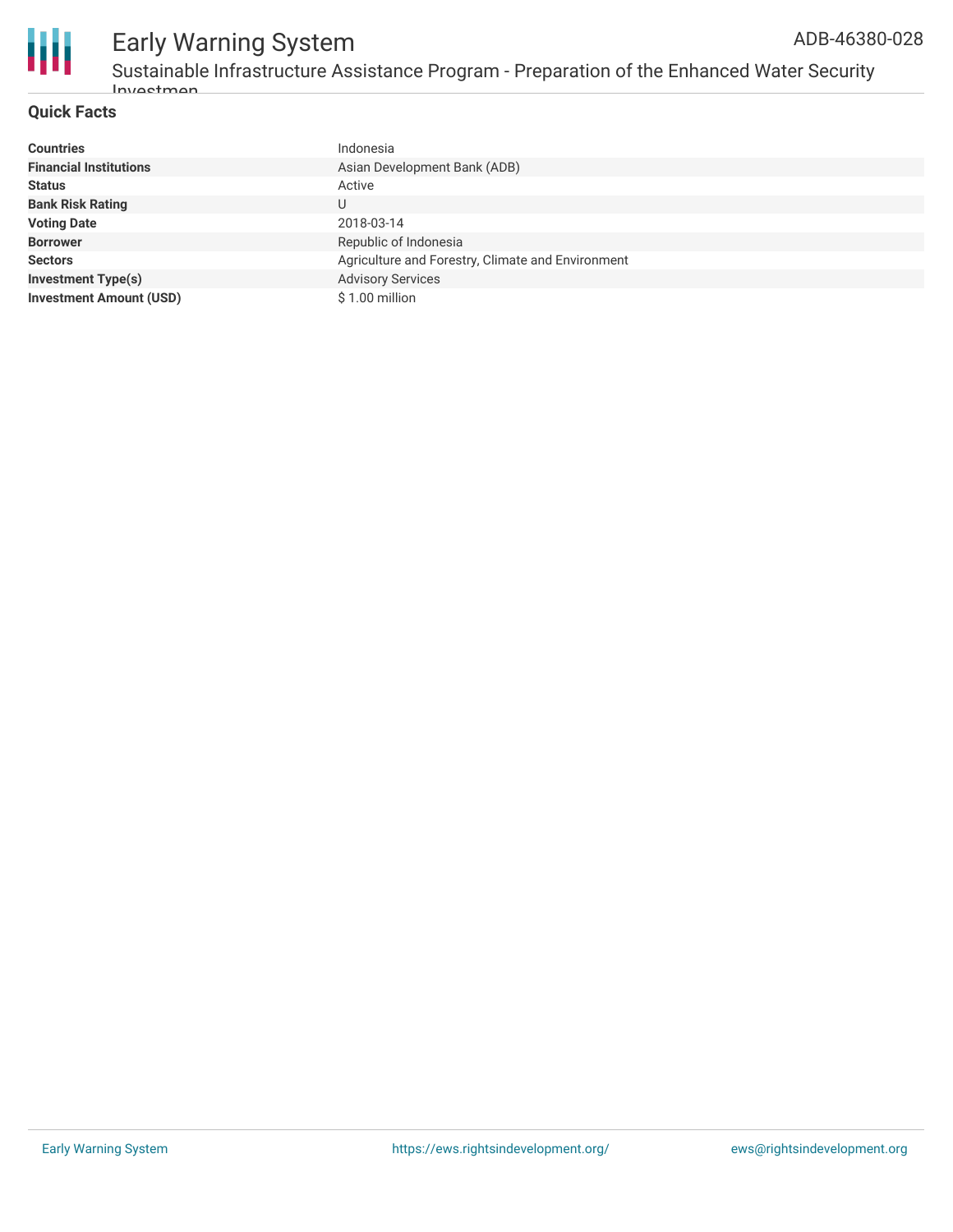

Sustainable Infrastructure Assistance Program - Preparation of the Enhanced Water Security Investment

#### **Project Description**

According to the bank document, the transaction technical assistance (TRTA) is a subproject under the **TAC 0013-INO: Sustainable Infrastructure Assistance Program** as agreed with the Australian Government Department of Foreign Affairs and Trade.

The TRTA will support the Ministry of Public Works and Housing (MPWH) to prepare the project as providing support to:

- Conduct consultations with MPWH and river basins stakeholders to finalize the scope of the project, and to ensure that innovations are built into the investment;
- Undertake due diligence of technical, social, financial, environmental, gender, and economic aspects of the project; and
- Ensure that subprojects designed under the Accelerating Infrastructure Delivery through Better Engineering Services Project and Flood Management in Selected River Basins Sector Project, are complying with ADB's technical, environmental and social safeguards and fiduciary requirements. The TRTA is included in ADB's country operations business plan, 2017 -2019 for Indonesia.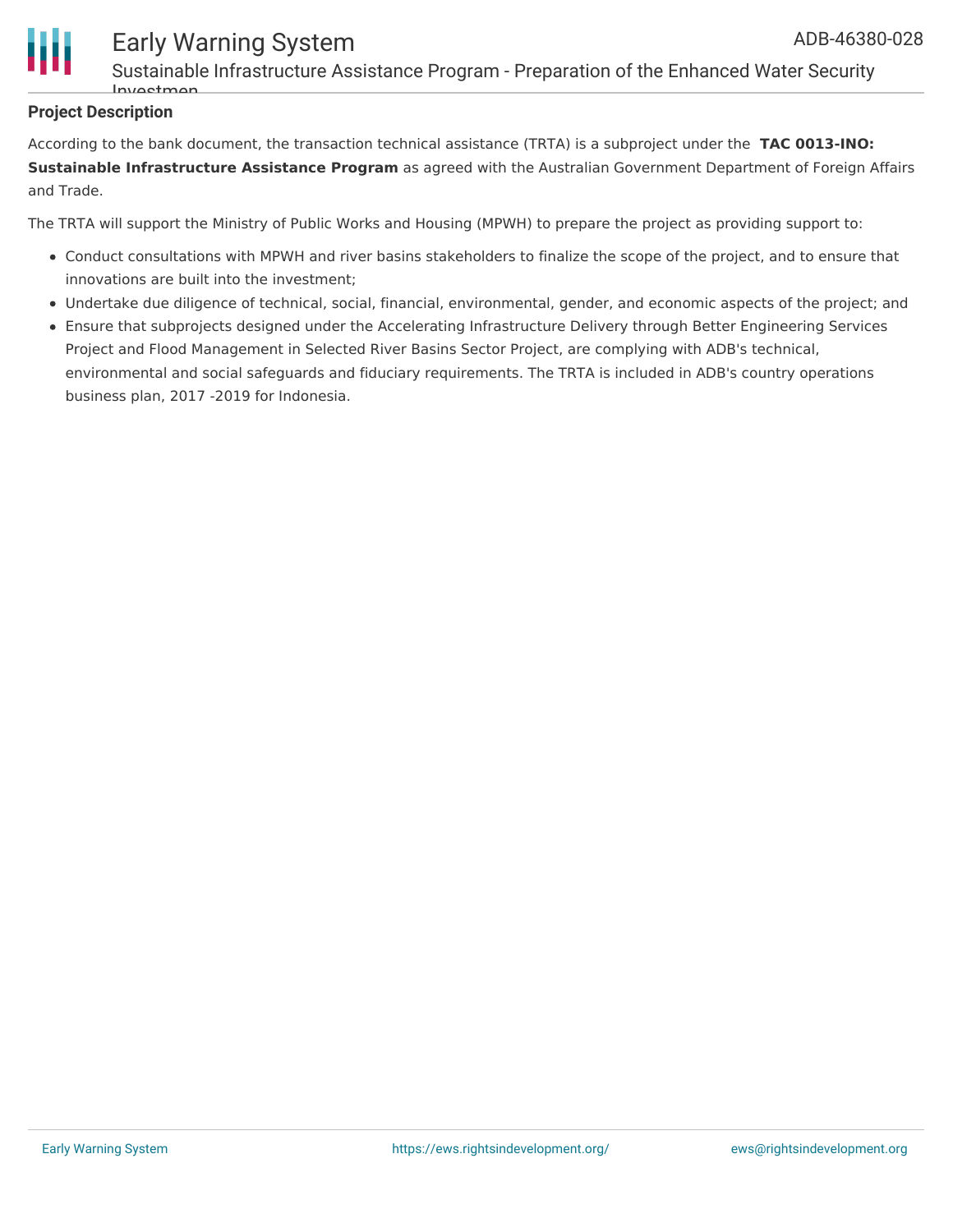

### Early Warning System

Sustainable Infrastructure Assistance Program - Preparation of the Enhanced Water Security Investm

#### **Investment Description**

Asian Development Bank (ADB)

#### **TA 9506-INO: Preparation of the Enhanced Water Security Investment Project (Subproject 15)**

Government of Australia US\$ 1.00 million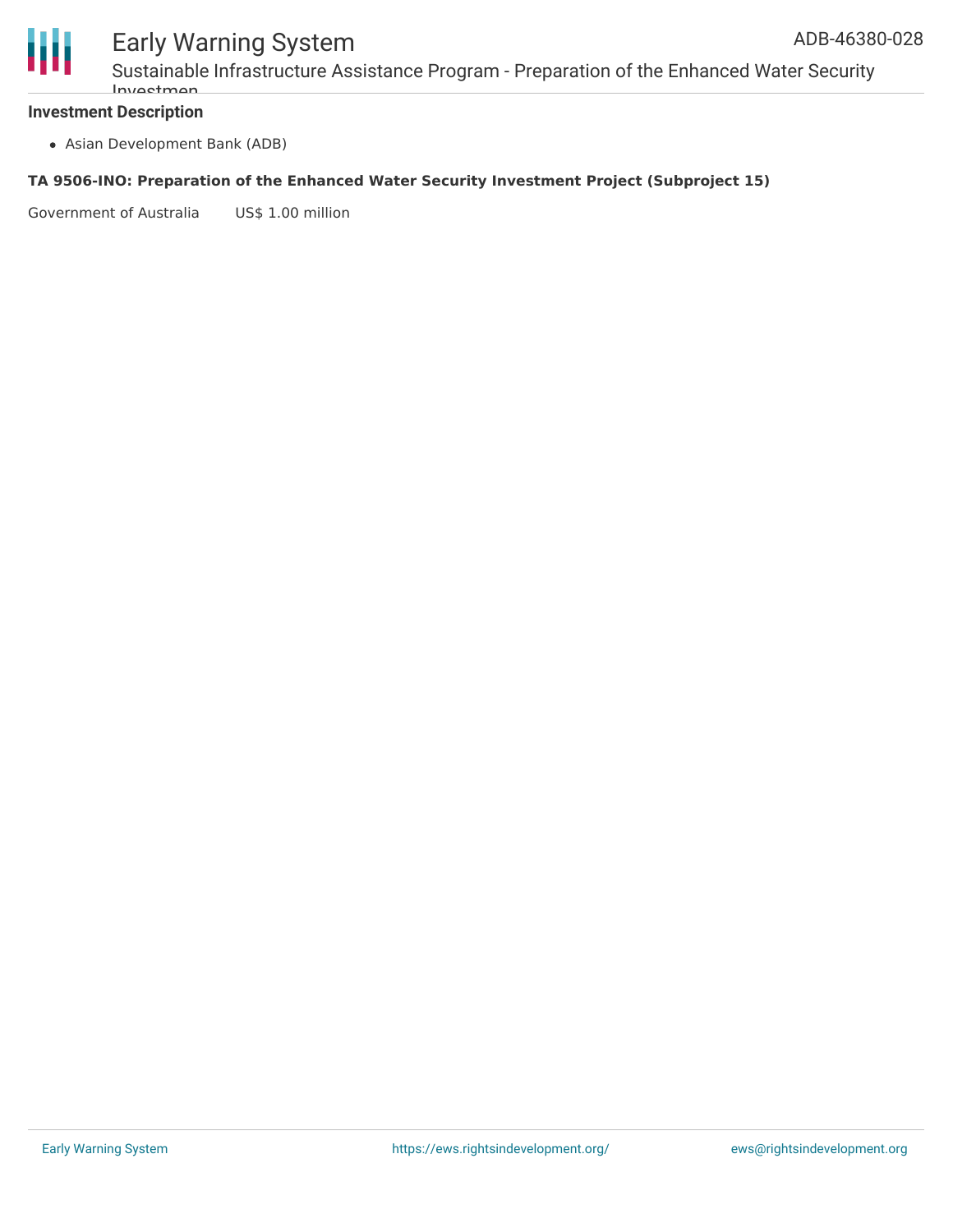

Sustainable Infrastructure Assistance Program - Preparation of the Enhanced Water Security  $Invol<sub>0</sub>$ 

#### **Contact Information**

#### **Executing Agencies**

#### **Directorate General of Water Resources, Ministry of Public Works & Housing, Republic of Indonesia**

Jl Pattimura No.20, Kebayoran Baru Jakarta Selatan, Indonesia

#### **ACCOUNTABILITY MECHANISM OF ADB**

The Accountability Mechanism is an independent complaint mechanism and fact-finding body for people who believe they are likely to be, or have been, adversely affected by an Asian Development Bank-financed project. If you submit a complaint to the Accountability Mechanism, they may investigate to assess whether the Asian Development Bank is following its own policies and procedures for preventing harm to people or the environment. You can learn more about the Accountability Mechanism and how to file a complaint at: http://www.adb.org/site/accountability-mechanism/main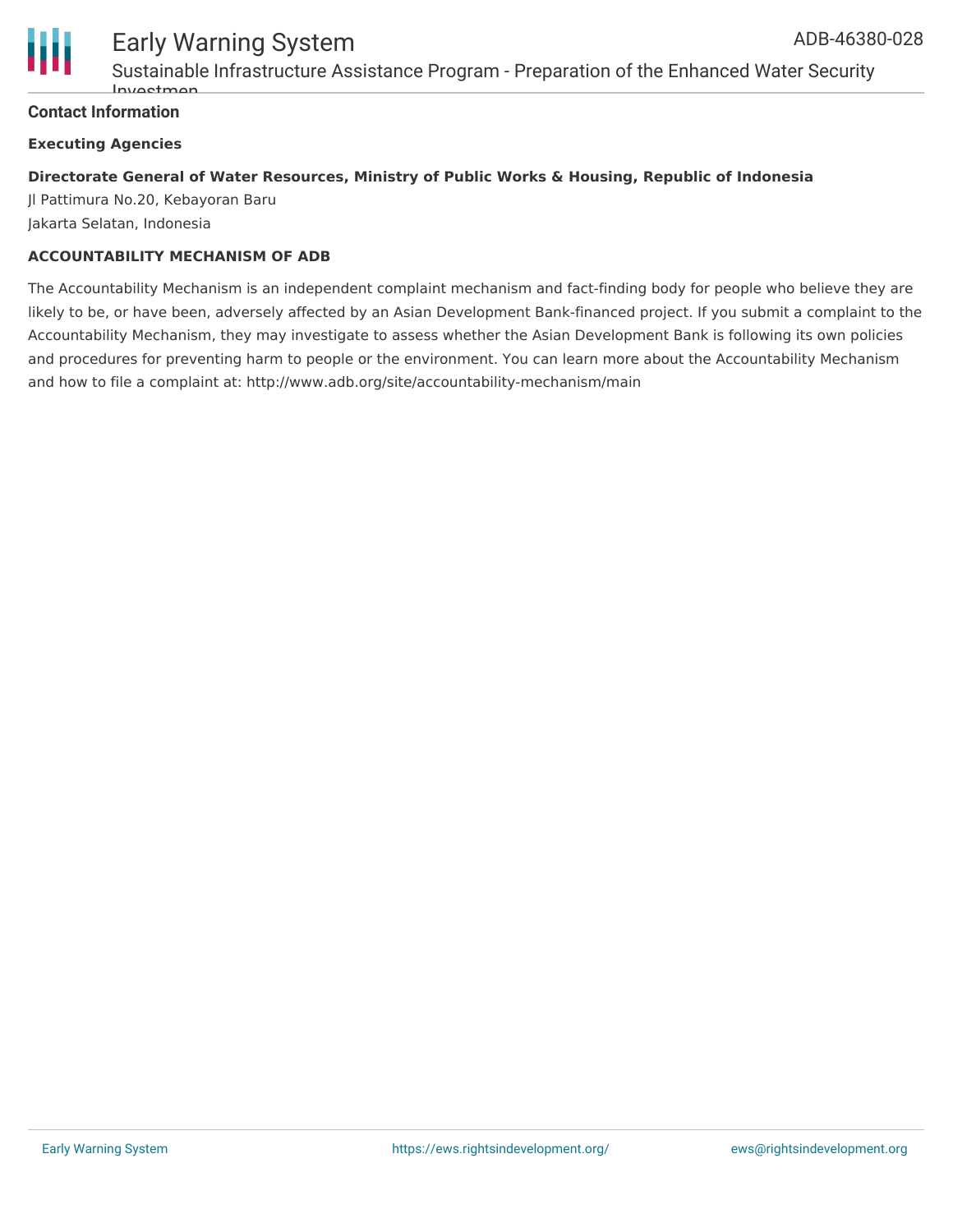

### Early Warning System

Sustainable Infrastructure Assistance Program - Preparation of the Enhanced Water Security Investmen

#### **Bank Documents**

- Program Bantuan Infrastruktur [Berkelanjutan](https://ewsdata.rightsindevelopment.org/files/documents/28/ADB-46380-028_rKmAhfp.pdf) Persiapan untuk Proyek Investasi Peningkatan Keamanan [Original Source]
- Project [Disclosure](https://ewsdata.rightsindevelopment.org/files/documents/28/ADB-46380-028.pdf) PDF [\[Original](https://www.adb.org/printpdf/projects/46380-028/main) Source]
- SIAP [Preparation](https://ewsdata.rightsindevelopment.org/files/documents/28/ADB-46380-028_eRdAXCK.pdf) of the Enhanced Water Security Investment Project (Subproject 15): TA Subproject [\[Original](https://www.adb.org/projects/documents/ino-46380-028-tasp) Source]